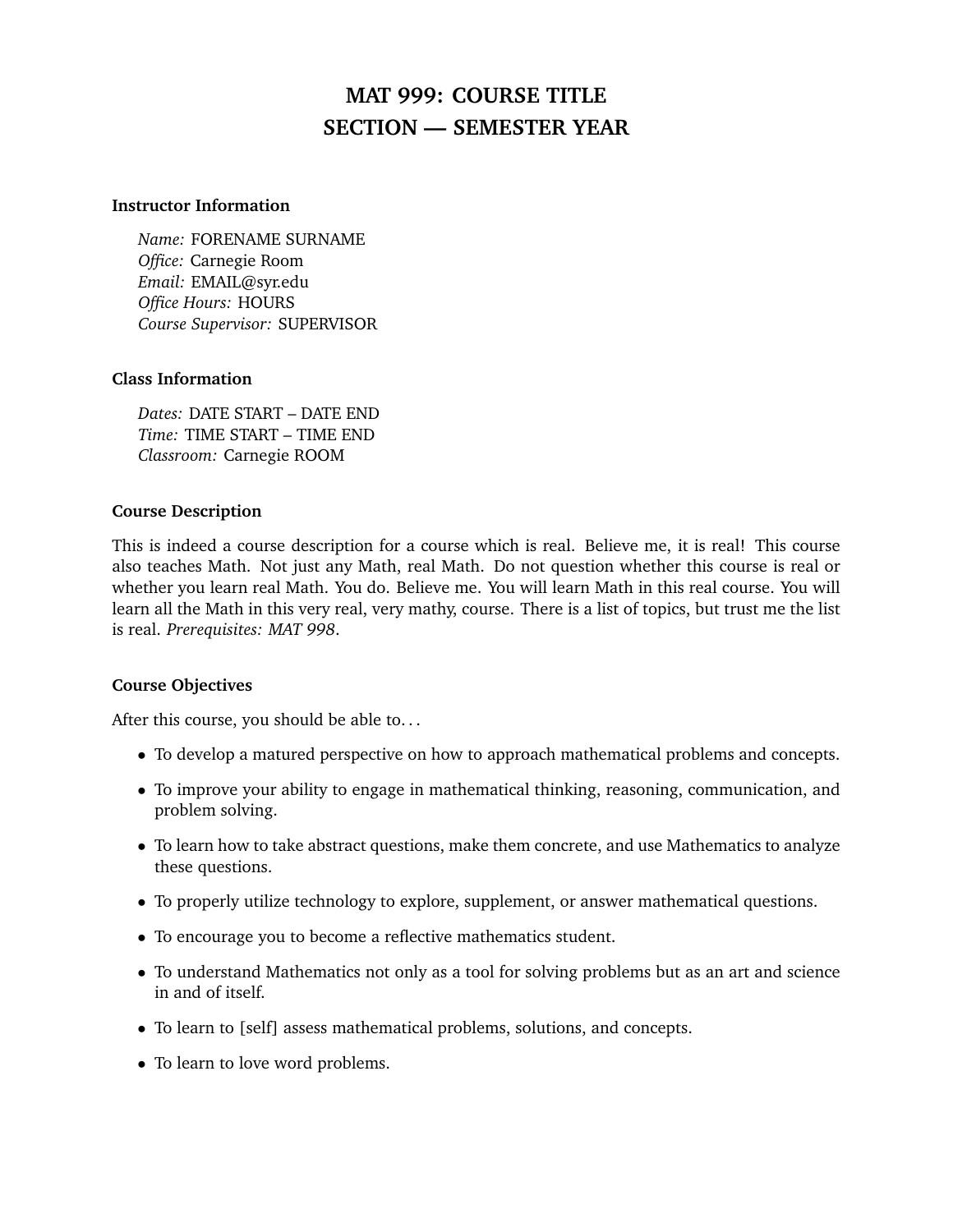## **Textbook, Calculators, & Software**

Textbook: *A Very Expensive Textbook*, by James Trickington.

Calculator: You will need a calculator to do the computations that will arise throughout the course. No specific calculator is required; however, a graphing calculator (especially those with statistical capabilities) are highly recommended, e.g. a TI 83 or TI 84 or its equivalent. Note that Carnegie Library offers calculators for 3 hour loan, if you have a valid SU ID.

# **Phone and Device Policies**

Following the Mathematics Department guidelines, all electronic devices should be turned off and put away during class. Use of such devices can result in dismissal from class. If there is an issue which requires you to need a phone in class, discuss this with your instructor.

# **Class Attendance and Participation**

It is essential to your success in this course that you attend each lecture and participate in the discussions. Therefore, you are expected to attend each lecture and to show up on time. Should you need to miss a class for any reason, you are to contact the instructor in a timely manner. Reasons for missing lecture must be documentable and presented, if requested. You are responsible for any material covered, any work assigned, or any course changes made during the lecture. *Do not* expect the instructor to provide notes from any class that you might miss. More than three unexcused absences from lectures could result in receiving an 'F' in the course. Furthermore, excessive lateness will also count as an absence. If you are dismissed from lecture due to problems during the lecture, e.g. disruptive behavior or unauthorized cell phone use, then this dismissal will be recorded as an absence.

*Syracuse University's Attendance Policy including Verification of Medical Condition*: Attendance in classes is expected in all courses at Syracuse University. It is a federal requirement that students who do not attend or cease to attend a class to be reported at the time of determination by the faculty that the student never attended or stopped attending the class. Faculty use Early-Semester Progress Reports and Mid-Semester Progress Reports in Orange SUccess to alert the Registrar and Financial Aid Office. For more information, [visit this link.](http://registrar.syr.edu/students/non-attendance/?_ga=2.260397263.311609789.1547331142-2140806708.1536285916) Excuses for class absences for medical reasons will be given only if such absences are advised by a health care provider at the Health Center, based on clinical findings and prescribed treatment recommendations. Excused notes will not be given solely to confirm a visit to the Health Center; Health Services does not issue excuse notes for medical absences. Students may contact the Office of Student Assistance in cases where they are absent from class for an extended period of time (48 hours or more) due to illness or other medical condition. The Office of Student Assistance will utilize Orange SUccess to send absence notifications to faculty. For illnesses lasting less than 48 hours, the student should discuss academic arrangements with their faculty. For complete details on excuse notes, [visit this website.](http://studentassistance.syr.edu/our-services/absence-notifications.html?_ga=2.260397263.311609789.1547331142-2140806708.1536285916)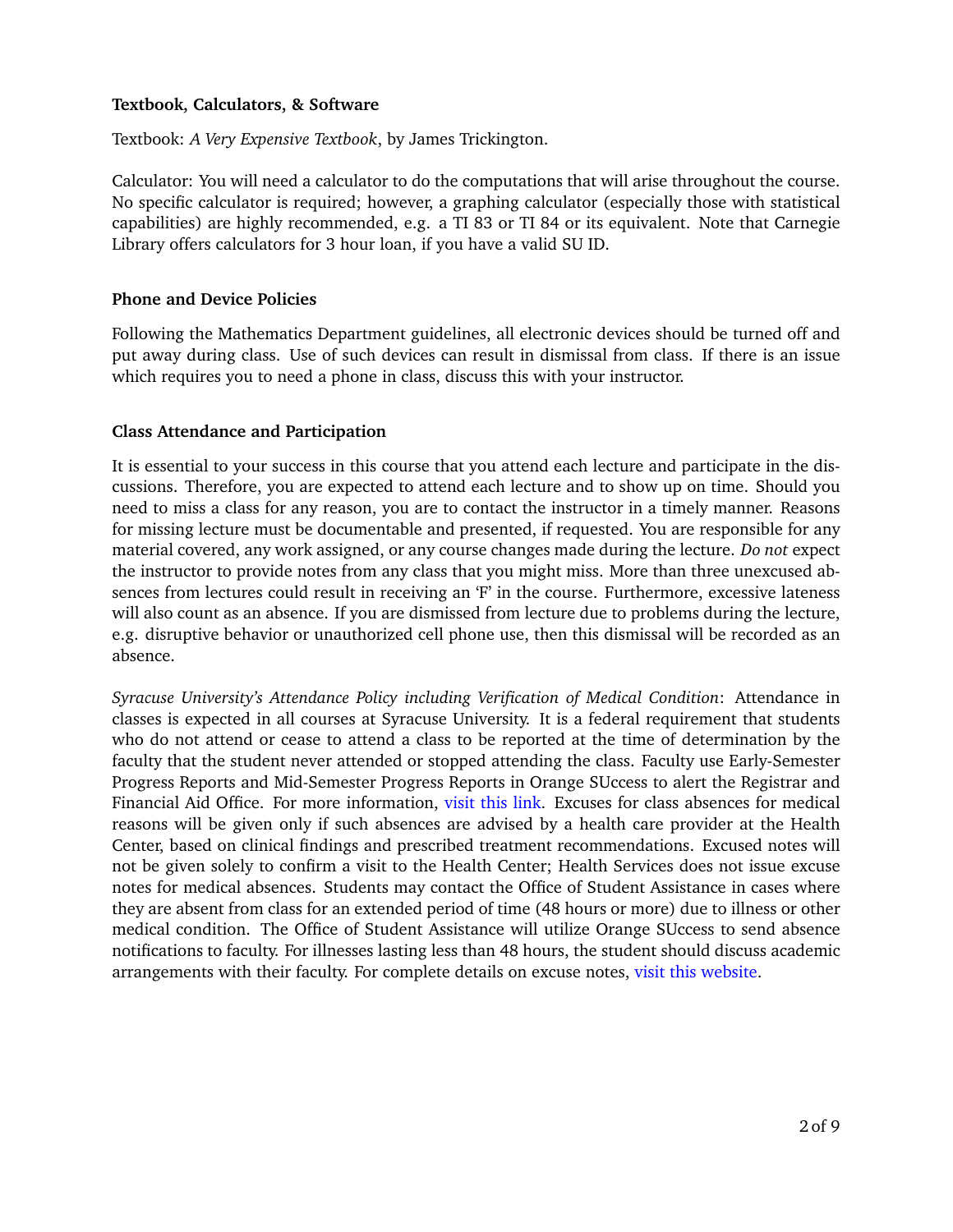# **Homework & Labs**

The only way to learn Mathematics is to do Mathematics! It is essential for students to complete all of the homework assignments and labs. The purpose of homeworks will for you to practice the statistical concepts covered in class. The purpose of labs is to practice using course concepts as they would be used in the 'real-world', using statistical software. There may be some problems that will be written and submitted. Completing all the homework problems and labs is the best way to practice and prepare for quizzes and exams.

If you need or desire an extension on any homework or lab for any reason, contact your instructor in a timely fashion, as permitted by the need. There is no guarantee that you will receive an extension on any assignment, so plan your schedule carefully. Finally, you are encouraged to work with others on homeworks. Mathematics is a social activity! However, do not simply use others to do your work but rather use others to help work through and engage in the concepts. If you work with others on written homeworks or labs, indicate on your assignment with whom you worked. *Plagiarism is unacceptable* and will result in a zero grade for all persons involved, and will result in serious academic repercussions.

# **Quizzes**

There will often be a weekly quiz. The quizzes will most often be given on Fridays, and sometimes Mondays. There will be a quiz for approximately each section of the textbook. This a chance for you to see if you are mastering the course material. Start preparing for quizzes before they arrive! *No make-up quizzes will be given.* For a missed quiz with a valid excuse (documented by a note from a doctor or the Dean's Office), performance on the corresponding part of an exam or corresponding part of the cumulative final exam will replace the missing grade. Quizzes will be closed book and closed notes. Relevant parts of formulae cards and statistical tables will be provided. Calculators cannot be shared, and calculators on cell phones may not be used. Other than a calculator, no other technology may be used on quizzes.

### **Exams**

There are two exams and a final exam. You are expected to be present, seated, and ready to take the exam before the exam begins. The exams are schedule for the week of ????, ????, and on ????. You are not permitted to use any outside materials, resources, or electronic devices (including but not limited to mobile phones, smartwatches, etc., but not including a calculator) on the exams. Any violation of this policy is a violation of the university's Academic Integrity Policy.

*There will be no make-up exams, even in the case of an emergency.* A missed exam counts as a zero unless a valid excuse from a physician or the Dean's Office is presented to your instructor. With an acceptable written excuse, a missed exam score will be replaced with the percentage earned on the corresponding subsection of the final exam.

The final exam is comprehensive and will be given during a two-hour block on Wednesday December DAY, YEAR between 8:00 a.m. – 2:30 p.m.. The exact time and location will be announced later in the semester. The final exam will only be given at the announced time. *There will be no exceptions, so do not make plans to leave campus before 2.30 p.m. on WEEKDAY December DAY, YEAR*.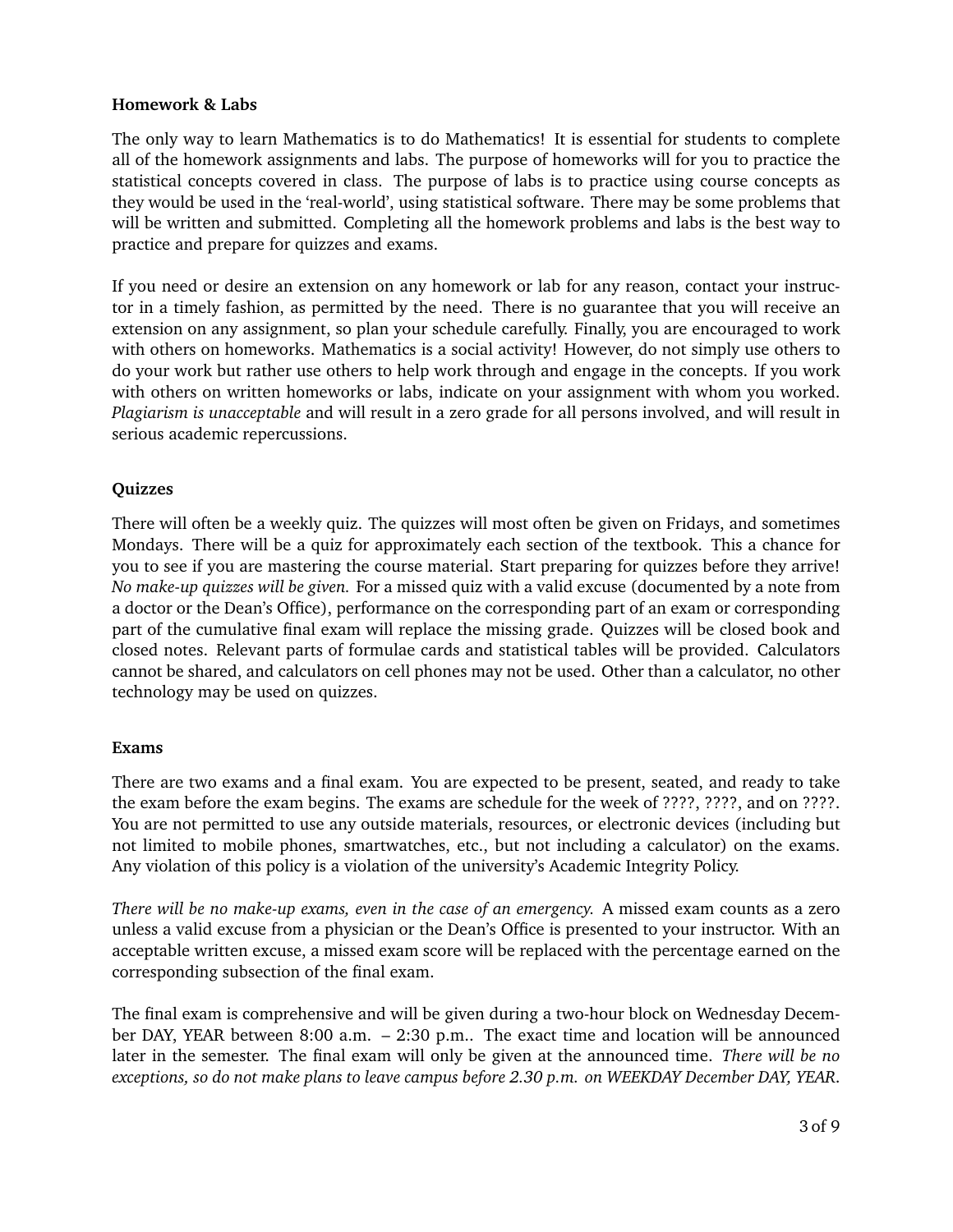If a student has a conflict with another final exam, the student must contact their instructor at least two weeks in advance in order to have it resolved.

#### **Grading**

The course grade is determined by the following components:

| Exam 1     | 22.5%                     |
|------------|---------------------------|
| Exam 2     | 22.5%                     |
| Homework   | 10% (5% Written, 5% Labs) |
| Quizzes    | 10%                       |
| Project    | 10%                       |
| Final Exam | 30%                       |

#### **Grade Scale**

Final grades will be assigned according to the following scale:

|    | $93 - 100$ | $C+$ | $77 - 79$ |
|----|------------|------|-----------|
|    | $90 - 92$  | C.   | 73 – 76   |
| B+ | $87 - 89$  | $C-$ | $70 - 72$ |
| B  | $83 - 86$  | Ð    | $60 - 69$ |
|    | 80 – 82    | F    | 0 – 59    |

#### **Mathematics & Writing Help**

Be proactive about your success in the course! If you need help, there are many resources available to help you. Your first primary contact for help is the instructor. If you are struggling, attend office hours or send an email. Do not wait to bring issues, course related or otherwise, to the attention of the instructor. If you cannot attend office hours, send an email to the instructor to try to make other arrangements. You may also find help at the Calculus Help Center: [http://math.syr.edu/undergraduate/math-help.html.](http://math.syr.edu/undergraduate/math-help.html) Furthermore, the Center for Learning and Student Success (CLASS) also offers *free* group tutoring sessions for MAT 222. They are located on the Lower Level of Bird Library, see <http://class.syr.edu/> or call 315.443.2005. For projects and reports, the Writing Center can be a valuable resource. Intentional or unintentional, plagiarism (including incorrectly citing sources) violates the Academic Integrity Policy. The Writing Center is located at 101 Huntington Beard Crouse Hall (HBC). You may drop by Monday through Thursday, 10 a.m. to 2 p.m. or call 315.443.5289. For more information, visit <http://wc.syr.edu/for-undergraduate-students.html> and [https://syr.mywconline.com/.](https://syr.mywconline.com/) For the full range of academic services available to you, visit [https://myt.syr.edu/.](https://myt.syr.edu/)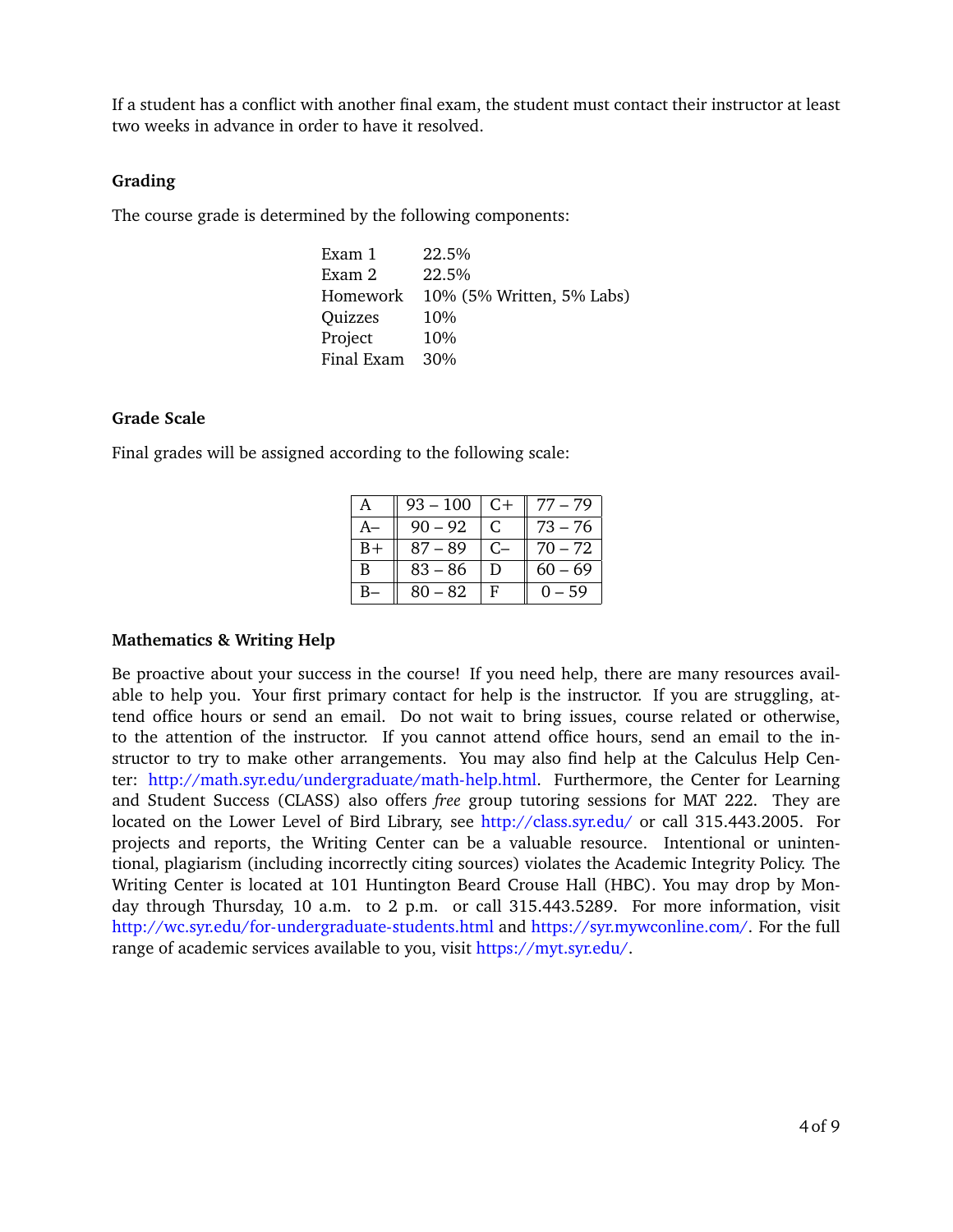# **Students with Disabilities**

Syracuse University values diversity and inclusion; we are committed to a climate of mutual respect and full participation. My goal as your instructor is to create a learning environments that are useable, equitable, inclusive and welcoming. If there are aspects of the instruction or design of this course that result in barriers to your inclusion or accurate assessment or achievement, I invite you to meet with me to discuss additional strategies beyond accommodations that may be helpful to your success.

If you believe that you need accommodations for a disability, please contact the Office of Disability Services (ODS) located at 804 University Avenue, third floor or go to the ODS website at <http://disabilityservices.syr.edu/> and click current students tab to register on-line. You may also call 315.443.4498 to speak to someone regarding specific access needs. ODS is responsible for coordinating disability-related accommodations and will issue 'Accommodation Letters' to students as appropriate. Since accommodations may require early planning and are not provided retroactively, please contact ODS as soon as possible.

# **Faith/Tradition Observances Policy**

Syracuse University's religious observances policy, found at [http://supolicies.syr.edu/emp\\_ben/](http://supolicies.syr.edu/emp_ben/religious_observance.htm) religious observance.htm, recognizes the diversity of faiths represented in the campus community and protects the rights of students, faculty, and staff to observe religious holy days according to their tradition. Under the policy, students should have an opportunity to make up any examination, study, or work requirements that may be missed due to a religious observance provided they notify their instructors no later than the end of the second week of classes for regular session classes and by the submission deadline for flexibility formatted classes. You should discuss with your instructor how any missed work is to be made up in a timely fashion; in particular, discuss the issue with them *before* the absence. Student deadlines are posted in MySlice under Student Services/Enrollment/My Religious Observances/Add a Notification.

### **Counseling Services**

If at any point during the semester, you feel overwhelmed with your class work, feel thoughts of depression/suicide, experience sexual assault/rape, experience problems with substance abuse or relationship abuse, or have any other struggles with physical/mental health, *please seek help*! The Counseling Center Services at Syracuse University is a resource offering assistance with any issue you might have - both individually and through group sessions. There is *never* any shame in seeking help. If you or someone you know is struggling with any of these issues, speak out! The Counseling Center Services website can be found at [https://ese.syr.edu/bewell/counseling/,](https://ese.syr.edu/bewell/counseling/) is located at Barnes Center at The Arch 150 Sims Drive, Syracuse, NY 13244, and can be contacted at 315.443.8000.

If you or someone you know is having issues with gender or sexual identity issues, the LGBT[QIA] $+$ Center is there to create a safe space for those with marginalized genders and sexualities or those who might be struggling with these issues. The LGBT[QIA]+ Center website can be found at [http://lgbt.syr.edu/,](http://lgbt.syr.edu/) is located at 548 Bird Library, Syracuse, New York 13244, and can be contacted at 315.443.3983. Know that my office is a safe space and should you prefer any gender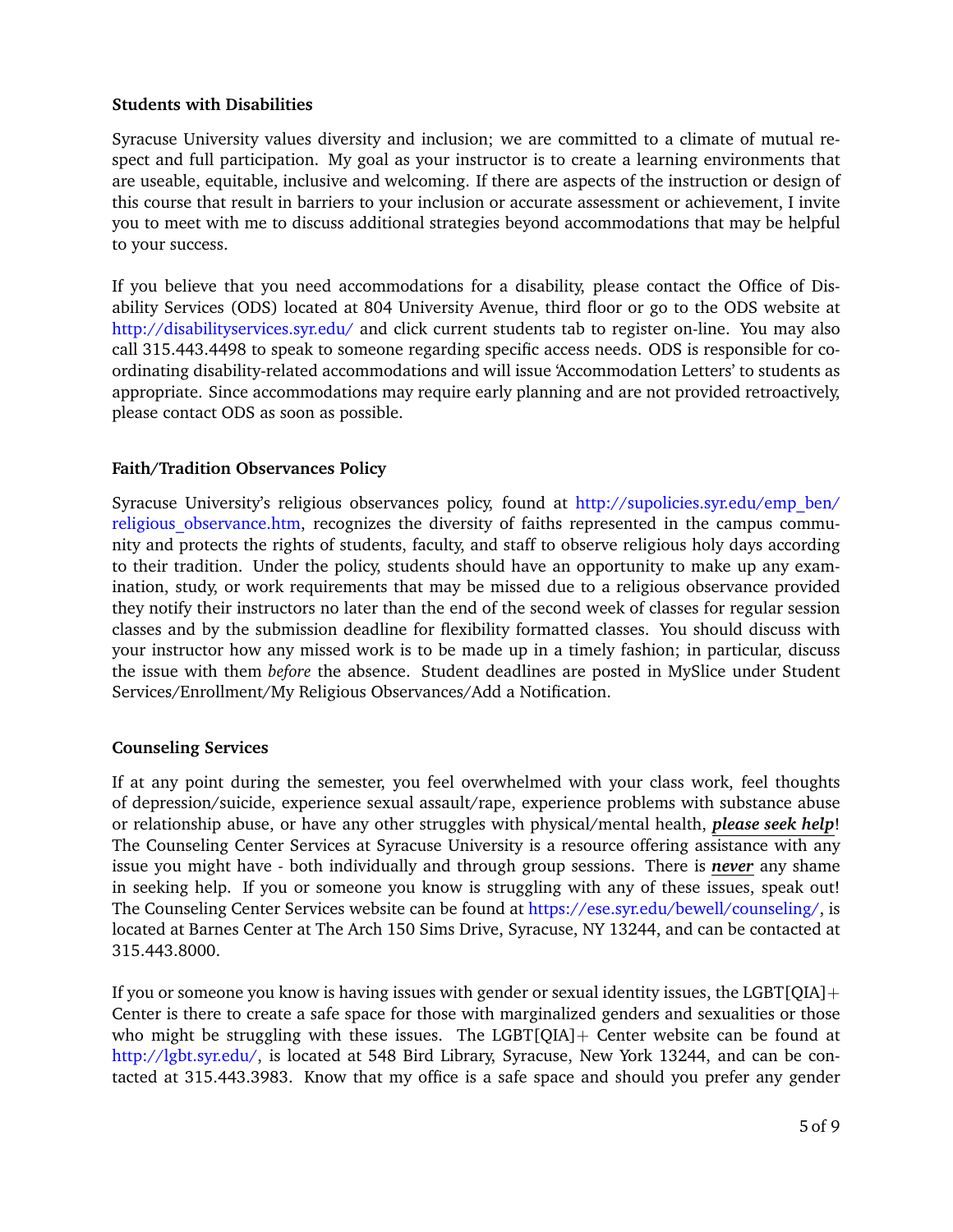specific pronoun/name, please be sure to make me aware!

# **Academic Integrity**

Syracuse University's Academic Integrity Policy reflects the high value that we, as a university community, place on honesty in academic work. The policy defines our expectations for academic honesty and holds students accountable for the integrity of all work they submit. Students should understand that it is their responsibility to learn about course-specific expectations, as well as about university-wide academic integrity expectations. The university policy governs appropriate citation and use of sources, the integrity of work submitted in exams and assignments, and the veracity of signatures on attendance sheets and other verification of participation in class activities. The policy also prohibits students from submitting the same written work in more than one class without receiving written authorization in advance from both instructors. Under the policy, students found in violation are subject to grade sanctions determined by the course instructor and non-grade sanctions determined by the School or College where the course is offered as described in the Violation and Sanction Classification Rubric. SU students are required to read an online summary of the university's academic integrity expectations and provide an electronic signature agreeing to abide by them twice a year during pre-term check-in on MySlice.

For this course, the academic integrity aspects especially relate to quizzes/exams, as well as independent work to be done for any labs, projects, and reports. No student is allowed to use *any* electronic device, except for a calculator, during any quiz or exam until the quiz or exam is turned in. Accessing material beyond what is provided on the formula card, tables, and the basic calculator functionalities during any quiz or exam is a violation of the academic integrity policy. For any project or reports, standard plagiarism policies apply. Please, review the Syracuse University Libraries page on plagiarism: [https://researchguides.library.syr.edu/c.php?g=258089&p=1723661.](https://researchguides.library.syr.edu/c.php?g=258089&p=1723661) Note that the university offers writing assistance to students, see the "Mathematics & Writing Help" section of the syllabus. Additional rules regarding the projects and reports will be given throughout the semester.

The Violation and Sanction Classification Rubric establishes recommended guidelines for the determination of grade penalties by faculty and instructors, while also giving them discretion to select the grade penalty they believe most suitable, including course failure, regardless of violation level. Any established violation in this course may result in course failure regardless of violation level. For more information and the complete policy, see [http://class.syr.edu/academic-integrity/policy/.](http://class.syr.edu/academic-integrity/policy/)

### **Turnitin**

This class will use the plagiarism detection and prevention system Turnitin. You will have the option to submit your papers to Turnitin to check that all sources you use have been properly acknowledged and cited before you submit the paper. The instructor will also submit all papers you write for this class to Turnitin, which compares submitted documents against documents on the Internet and against student papers submitted to Turnitin at Syracuse University and at other colleges and universities. Your knowledge of the subject matter of this course and your writing level and style into account in interpreting the originality report. Keep in mind that all papers you submit for this class will become part of the <https://www.turnitin.com/> reference database solely for the purpose of detecting plagiarism of such papers.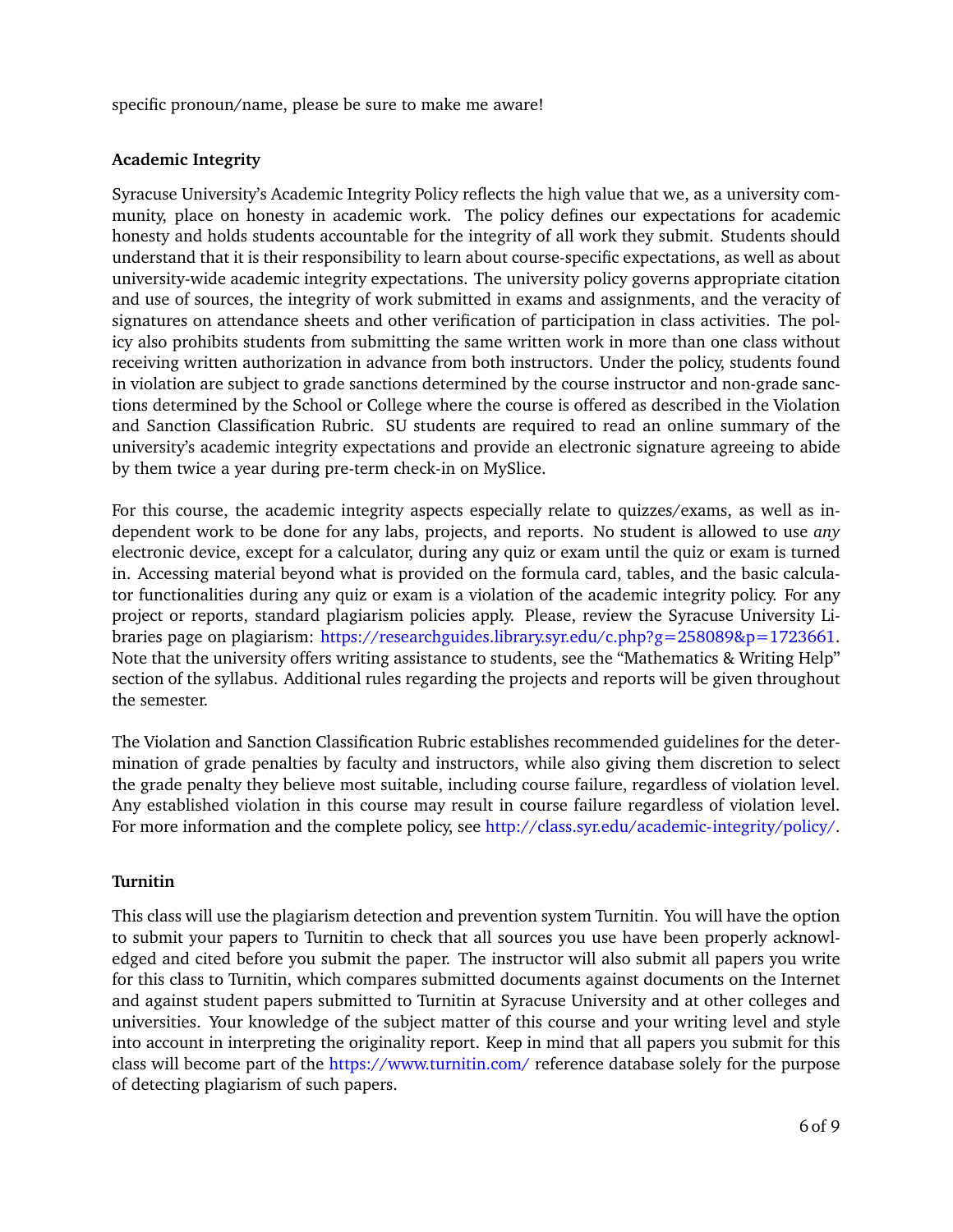# **Orange Alert**

Orange Alert, Syracuse University's crisis notification system, uses text messages, phone, and email alerts to provide rapid notification and instructions to members of the University community in the event of a critical incident in progress. Critical incidents could include an individual who is considered armed and dangerous, a hazardous materials incident, an explosion, or any other event in which there is an immediate threat of physical harm or death to campus community members. Orange Alert contact information for students, faculty, and staff is drawn from the MySlice online information system; please keep your contact information current. In the event of an emergency, the phone emergency line from on-campus is 711; the phone emergency line from off-campus is 315.443.2224; the phone emergency line from cell phone providers ATT/Verizon/Nextel is #78. For complete details on emergency procedures, visit: [http://emergencyguide.syr.edu/.](http://emergencyguide.syr.edu/)

### **Use of Student Work**

In compliance with the federal Family Educational Rights and Privacy Act, registration in this class is understood as permission for assignments prepared for this class to be used anonymously in the future for educational purposes.

# **Email Policy**

Syracuse University has established email as a primary vehicle for official communication with students, faculty, and staff. All email communication in this course should be done using your @syr.edu email account. Due to federal laws, such as FERPA, emails coming from a non-SU email may not receive a response. Please, title emails with MAT 222: [Email Issue], where "email issue" is a summary title of the content of the email. This is to help ensure that your email is noticed and responded to.

# **Important Dates**

- Financial Aid/Academic Drop Deadline: DATE
- Midterm: DATE
- Academic Withdrawal Deadline: DATE
- Final Exam: DATEs

# **Respect Policy**

I respect your time:

- I will come prepared to help you understand the course material and prepare you for quizzes/exams.
- Communication is key: I cannot help you if I do not know what is going on.
- I am here to help you, this is your time, so let me know what I can do to help you succeed.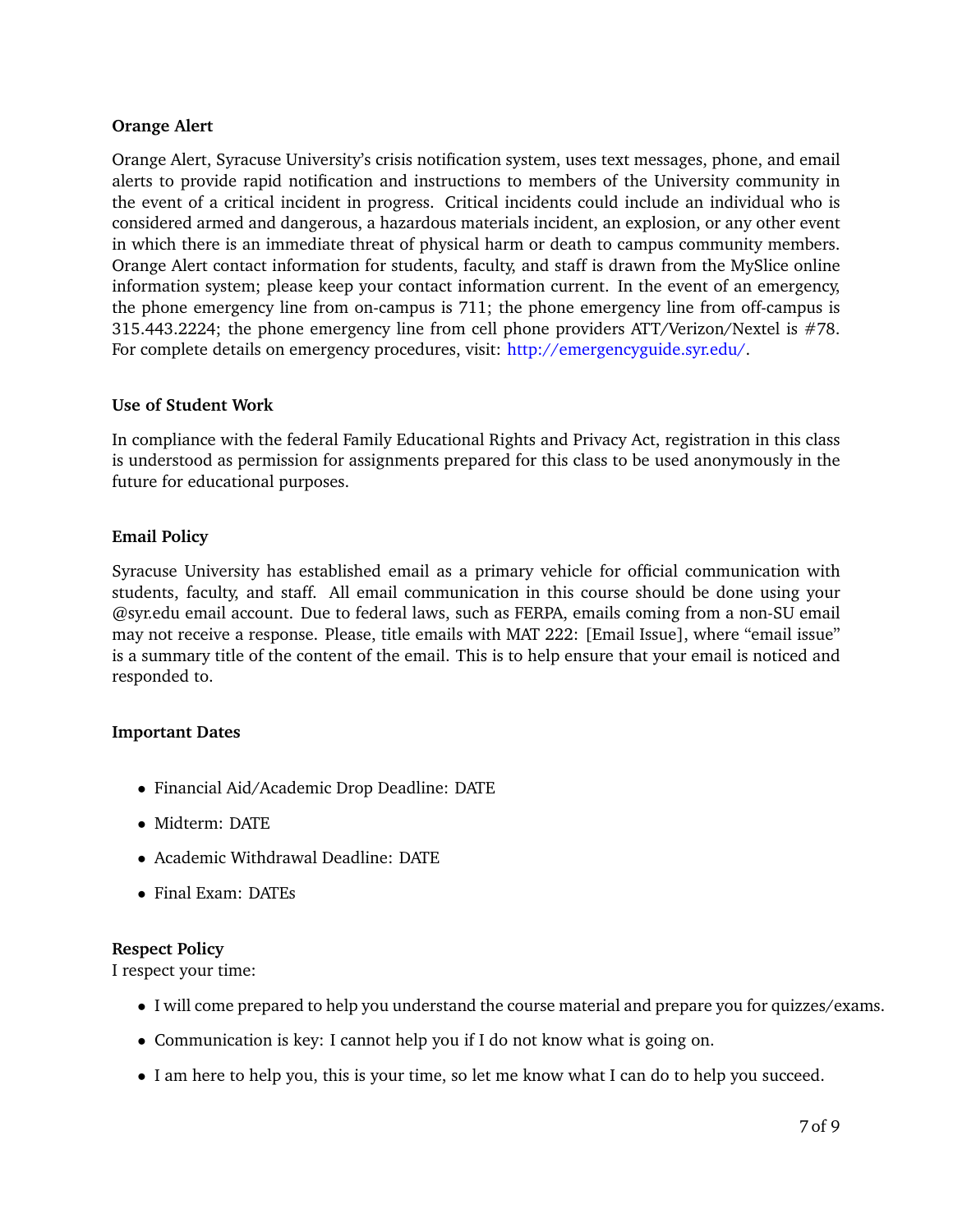• If there is something that you would like me to do differently, please, let me know. I am happy to work with you to make class the best it can be.

Respect my time:

- Be on time to class.
- Pay attention when I am talking to you.
- Come to class prepared by doing the work and going to office hours when you need help.

Respect each other:

- Do not be disruptive. If you need to take a call or text someone, take it outside.
- Work with each other to find solutions. You learn more by helping each other.
- Allow one another to make mistakes. This is an important part of the learning process.
- Use respectful language when talking with one another.

#### **Tips for Success**

- Be proactive about your success in the course.
- Do not procrastinate! Begin your assignments and studying early!
- Attend every class and recitation.
- Ask questions whether it is during class, recitation, office hours, at the math clinic or via email to your instructor.
- Form a study group! Working together will help you and others better understand the course material as you can work through different difficulties and offer each other clarifications on concepts.
- Do problems! Reading through your notes is not enough. Seek out new problems and work through them carefully. When you are done, check your answer. If you are wrong, examine carefully what misunderstanding occurred and how to avoid it in the future. If you were correct, examine if there was a faster way, check to see if your solution 'flowed' and was easy to read, and think over what concepts/computations were used and what 'type' of problem the exercise was.
- Always check to be sure that you understand when a statistical computation can be used and possible sources of error or bias in the statistics computed.
- Every time you approach a new concept, carefully think how it could be applied in your own field of study.
- Carefully check your code when you use any statistical computation device.